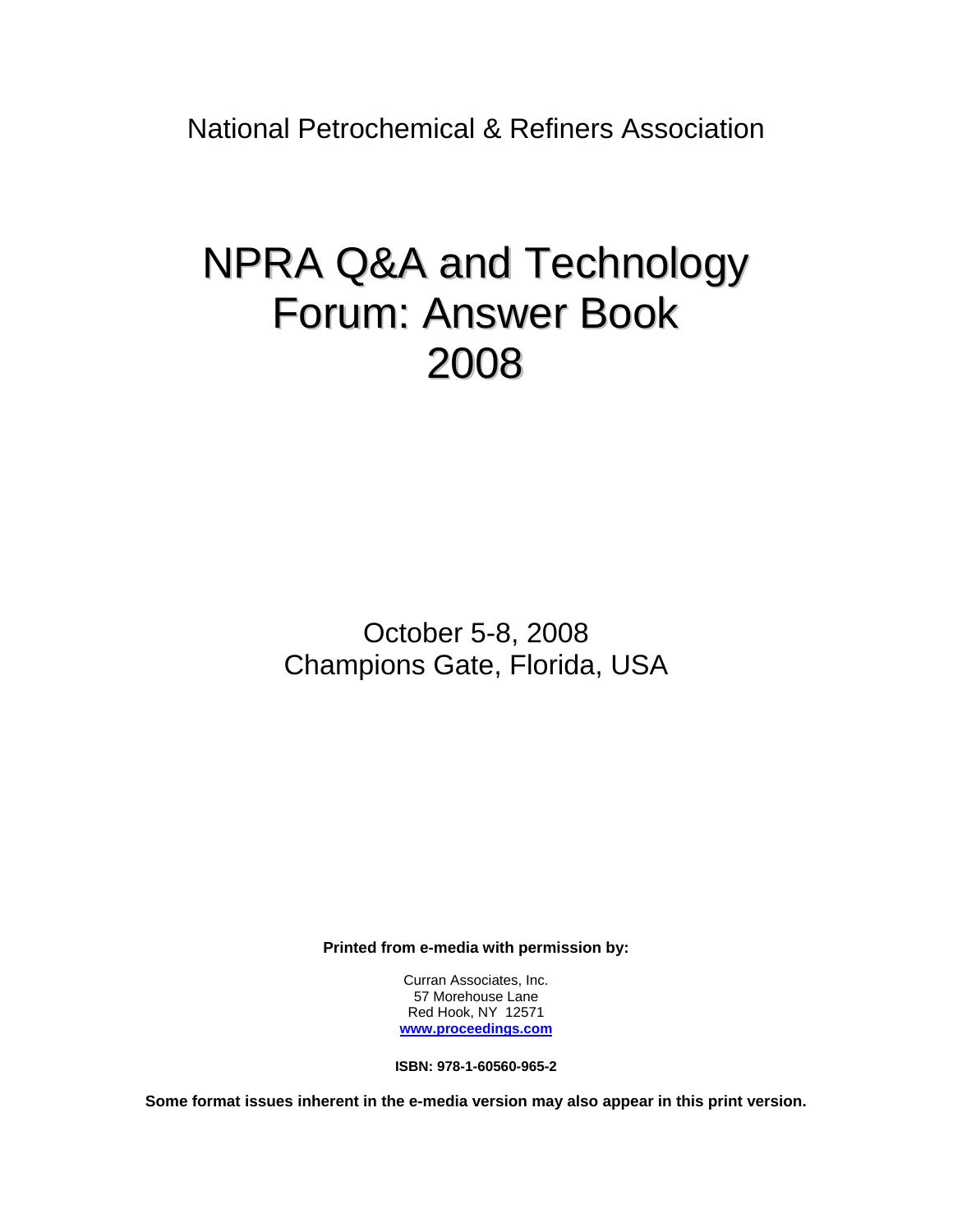# **DISCLAIMER**

The papers in this book have been reproduced for the authors as a courtesy by the National Petrochemical & Refiners Association.

Publication of these papers does not signify that the contents necessarily reflect the opinions of the NPRA, its officers, directors, members or staff.

Request for authorization to quote or use the contents should be addressed to the individual author(s).

Copyright© (2008) by the National Petrochemical & Refiners Association All rights reserved.

For permission requests, please contact the National Petrochemical & Refiners Association at the address below.

National Petrochemical & Refiners Association

Phone: 202 457 0480 Fax: 202 457 0486

publications@npra.org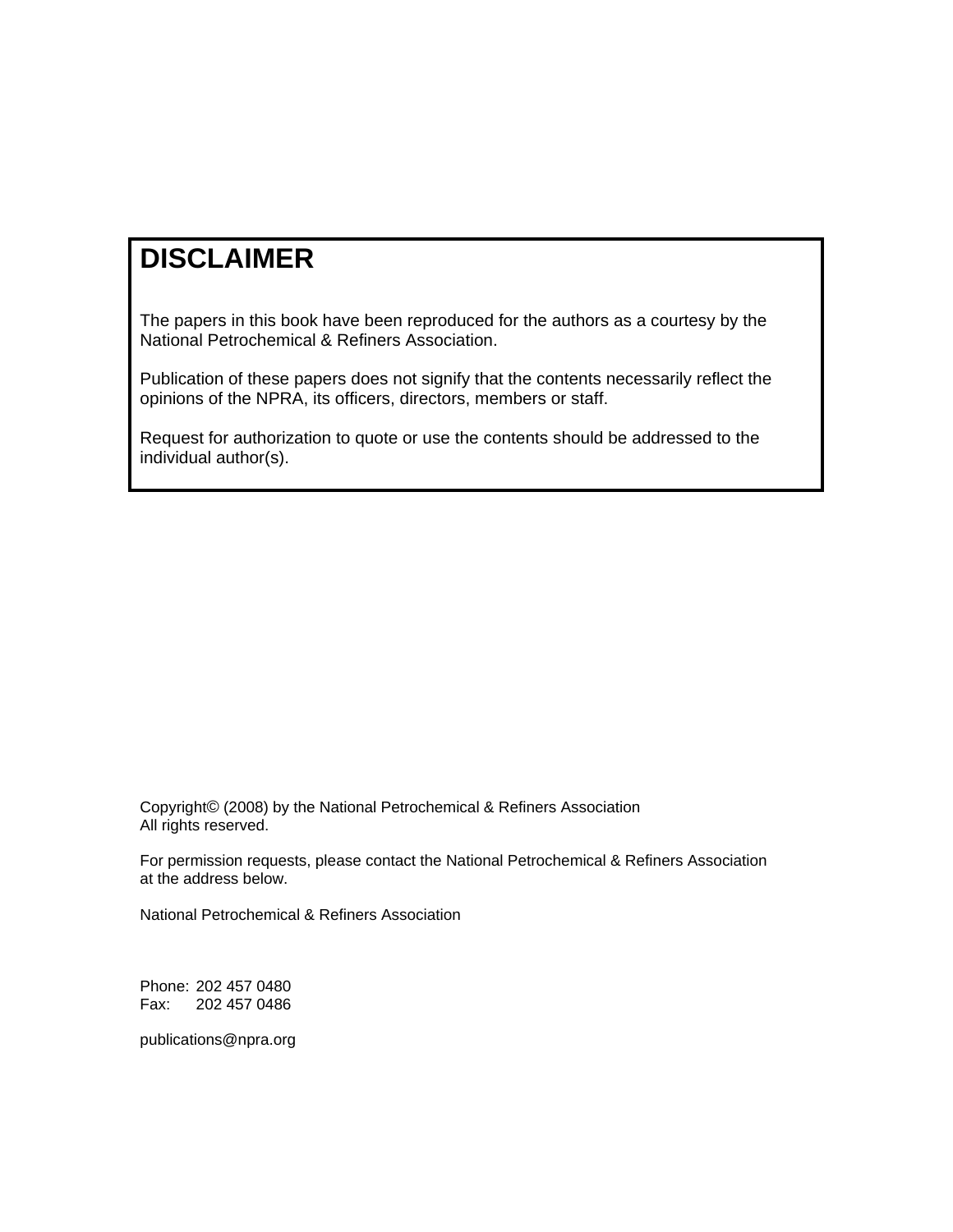Champions Gate, Florida

# **2008 NPRA Q&A and Technology Forum: Answer Book**

Omni Orlando Resort at ChampionsGate Champions Gate, Florida October 5 – 8, 2008



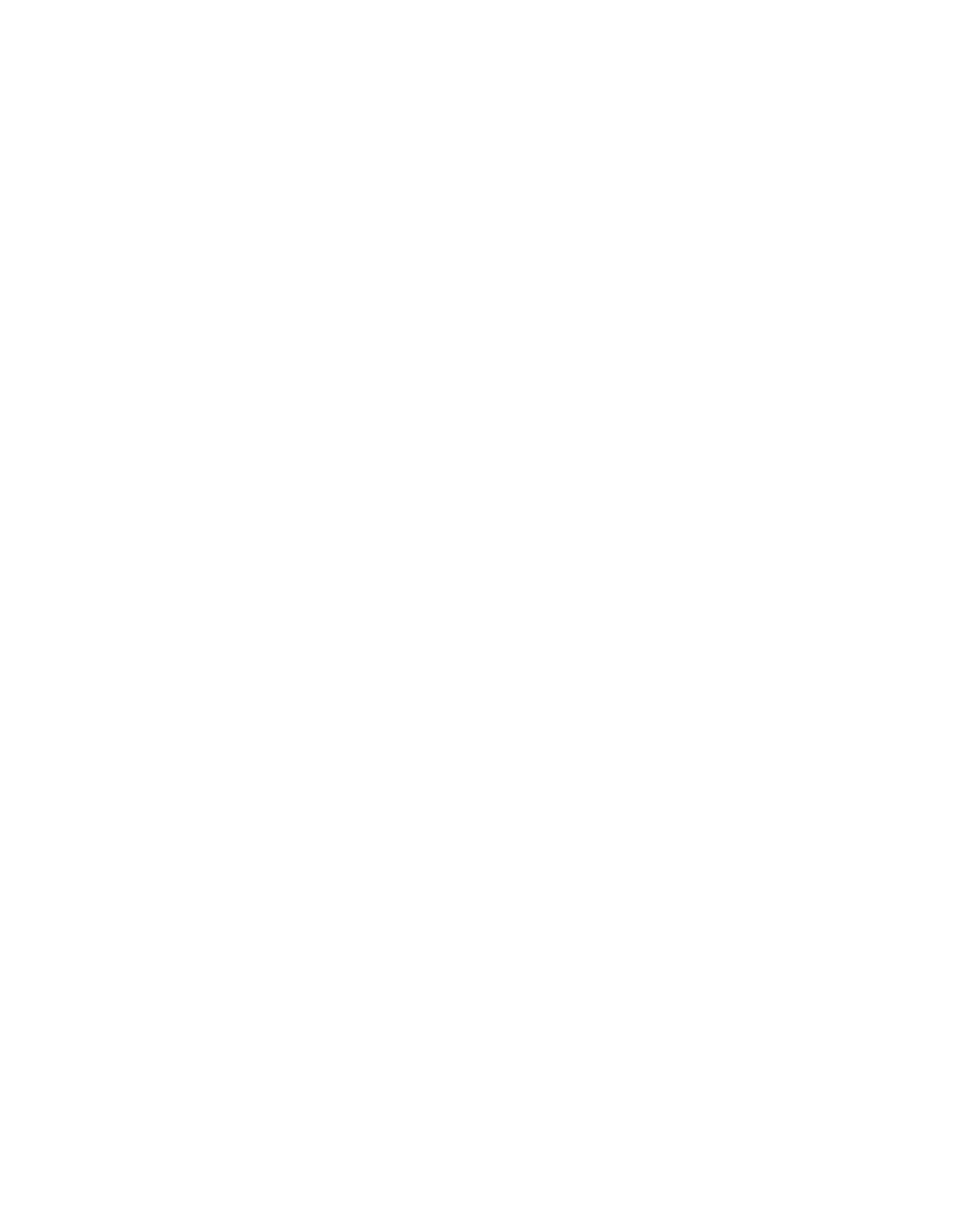# **TABLE OF CONTENTS**

## **HYDROPROCESSING**

#### **SAFETY**

| Edwin Yuh                                  |  |
|--------------------------------------------|--|
| David Rapavi, Chad Perrott, Mike Pedersen  |  |
|                                            |  |
| Gordon Low. Chad Perrott. Mike Pedersen    |  |
| David Rapavi                               |  |
|                                            |  |
| Vinny Nair, Mohamed Abuedia, Mike Pedersen |  |
|                                            |  |
| Edwin Yuh                                  |  |

#### **PROCESS**

| Don Eizenga, Charles Van Zile   |  |
|---------------------------------|--|
|                                 |  |
| David Rapavi, Steve Mayo        |  |
| Gary Brierley, Henrik Rasmussen |  |
|                                 |  |

#### **CATALYST**

| Scott Fritsch, Steve Mayo, Lars Skyum, Henrik Rasmussen |  |
|---------------------------------------------------------|--|
|                                                         |  |
| Steve Mayo, Kim Knudsen, Maria Perez                    |  |

#### **ULSD**

| David Rapavi, Steve Mayo, Rasmus Egeberg, Torkil Hansen    |  |
|------------------------------------------------------------|--|
|                                                            |  |
| Lars Skyum, Maria Perez                                    |  |
|                                                            |  |
| Steve Mayo, Suheil Abdo, Tim Cowan, Simon Andersen         |  |
|                                                            |  |
| David Rapavi, Vasant Thakkar, Vern Mallett, Peter Bendtsen |  |
|                                                            |  |
| David Rapavi, Laura Kadlec, John Kulach                    |  |
|                                                            |  |
| Steve Mayo, John Kulach                                    |  |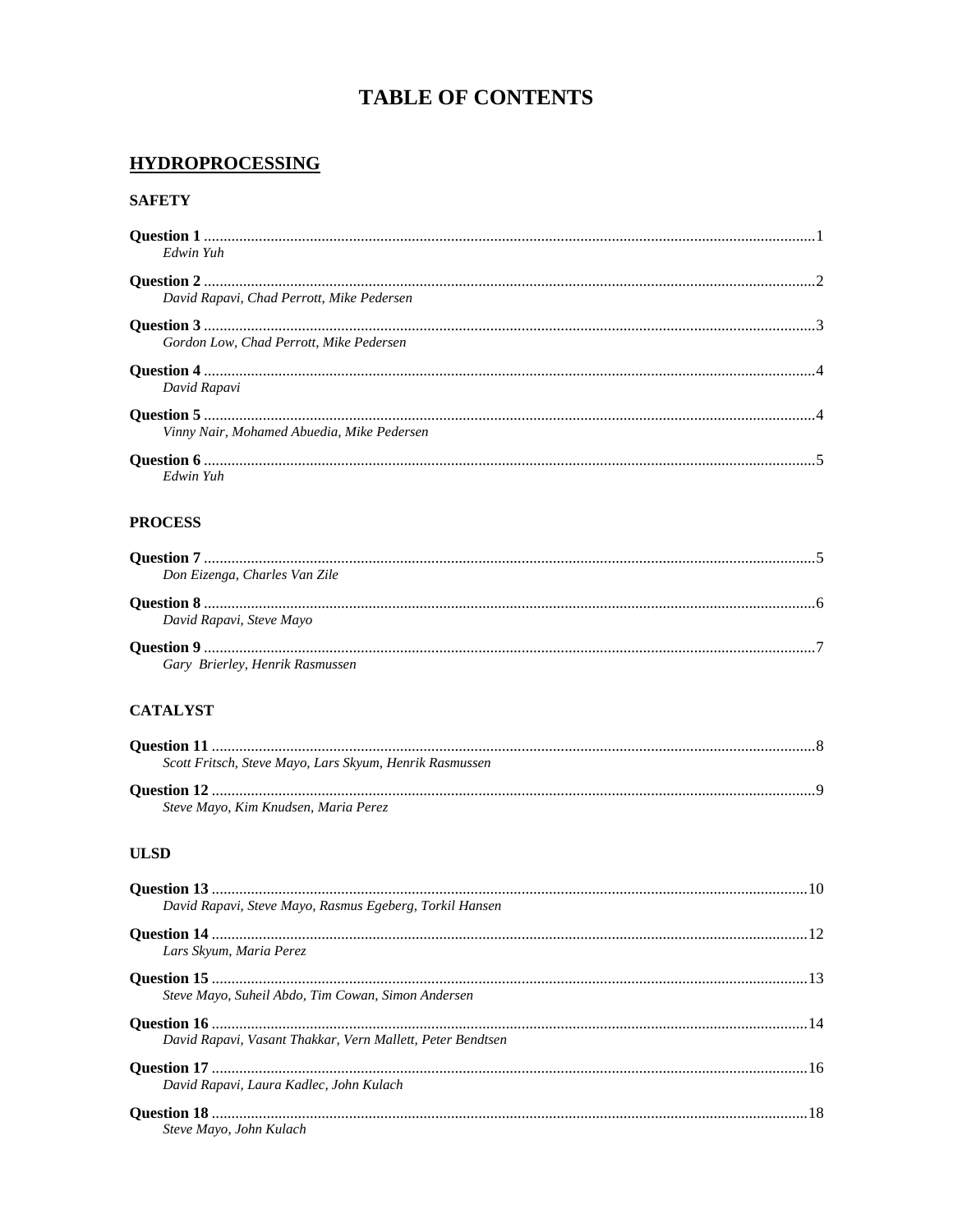| David Rapavi, Lars Jensen  |  |
|----------------------------|--|
|                            |  |
| Steve Mayo, Tai-Sheng Chou |  |

#### **TECHNOLOGY**

|                          | 19 |
|--------------------------|----|
| David Rapavi, Rich Rossi |    |
|                          | 20 |
| Edwin Yuh                |    |
|                          |    |
| Edwin Yuh. Torkil Hansen |    |
|                          |    |
| Luigi Laricchia          |    |

#### **HYDROCRACKING**

| Edwin Yuh, Steven Souers, Tai-Sheng Chou            |  |
|-----------------------------------------------------|--|
|                                                     |  |
| Hemant Gala, Don Ackelson, Peter Nyman, Per Zeuthen |  |
|                                                     |  |
| Edwin Yuh, Tai-Sheng Chou                           |  |

# $FCC$ </u>

#### **SAFETY**

| Kevin Burton, Scott Flathouse |  |
|-------------------------------|--|
|                               |  |
| Kevin Burton                  |  |
|                               |  |
| Kevin Burton                  |  |

#### **CATALYST**

| Scott Flathouse |  |
|-----------------|--|

#### **ENVIRONMENTAL**

| Scott Flathouse |  |
|-----------------|--|

#### PROCESS TECHNOLOGY

| Ed MacNeel |  |
|------------|--|
|            |  |
| Ed MacNeel |  |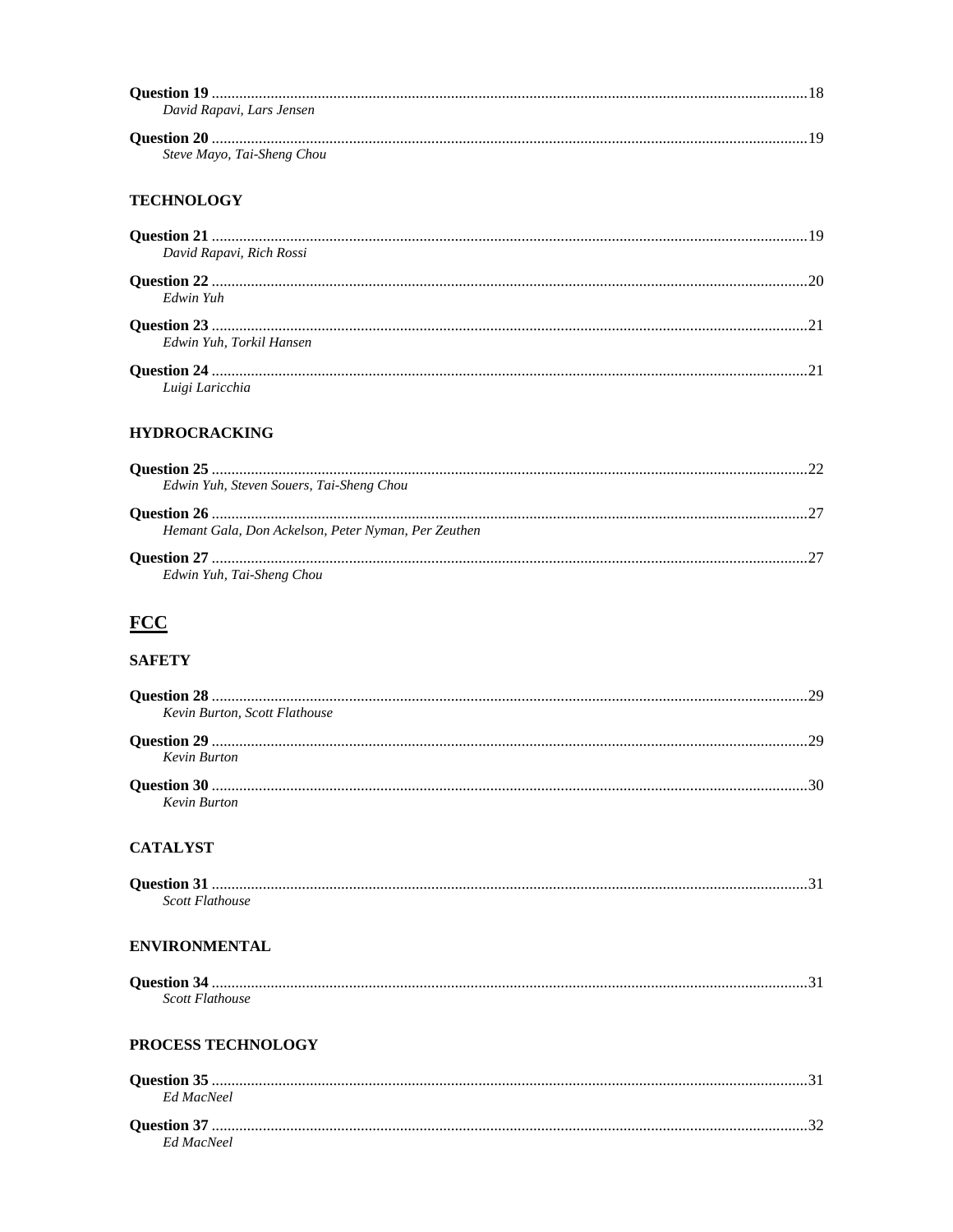| <b>Scott Flathouse</b>        |  |
|-------------------------------|--|
| Scott Flathouse               |  |
| <b>Scott Flathouse</b>        |  |
| <b>RELIABILITY</b>            |  |
| <b>Scott Flathouse</b>        |  |
| <b>Kevin Burton</b>           |  |
| <b>Scott Flathouse</b>        |  |
| <b>Kevin Burton</b>           |  |
| Kevin Burton, Scott Flathouse |  |
| <b>Scott Flathouse</b>        |  |

## **CRUDE & VACUUM DISTILLATION COKING**

#### **SAFETY**

Scott Flathouse

| Dennis Haynes |  |
|---------------|--|
|               |  |
| Mitch Moloney |  |

#### **DESALTING**

| Dennis Haynes, Todd Sandifer, Scott Bieber |  |
|--------------------------------------------|--|
|                                            |  |
| Todd Sandifer, Dennis Haynes               |  |

#### **ATMOSPHERIC DISTILLATION**

| <b>Eric Hutchins</b>                                       |  |
|------------------------------------------------------------|--|
|                                                            |  |
| <b>Eric Hutchins</b>                                       |  |
|                                                            |  |
| Todd Sandifer, Eric Hutchins                               |  |
|                                                            |  |
| Todd Sandifer, Eric Hutchins, Dennis Haynes, George Duggan |  |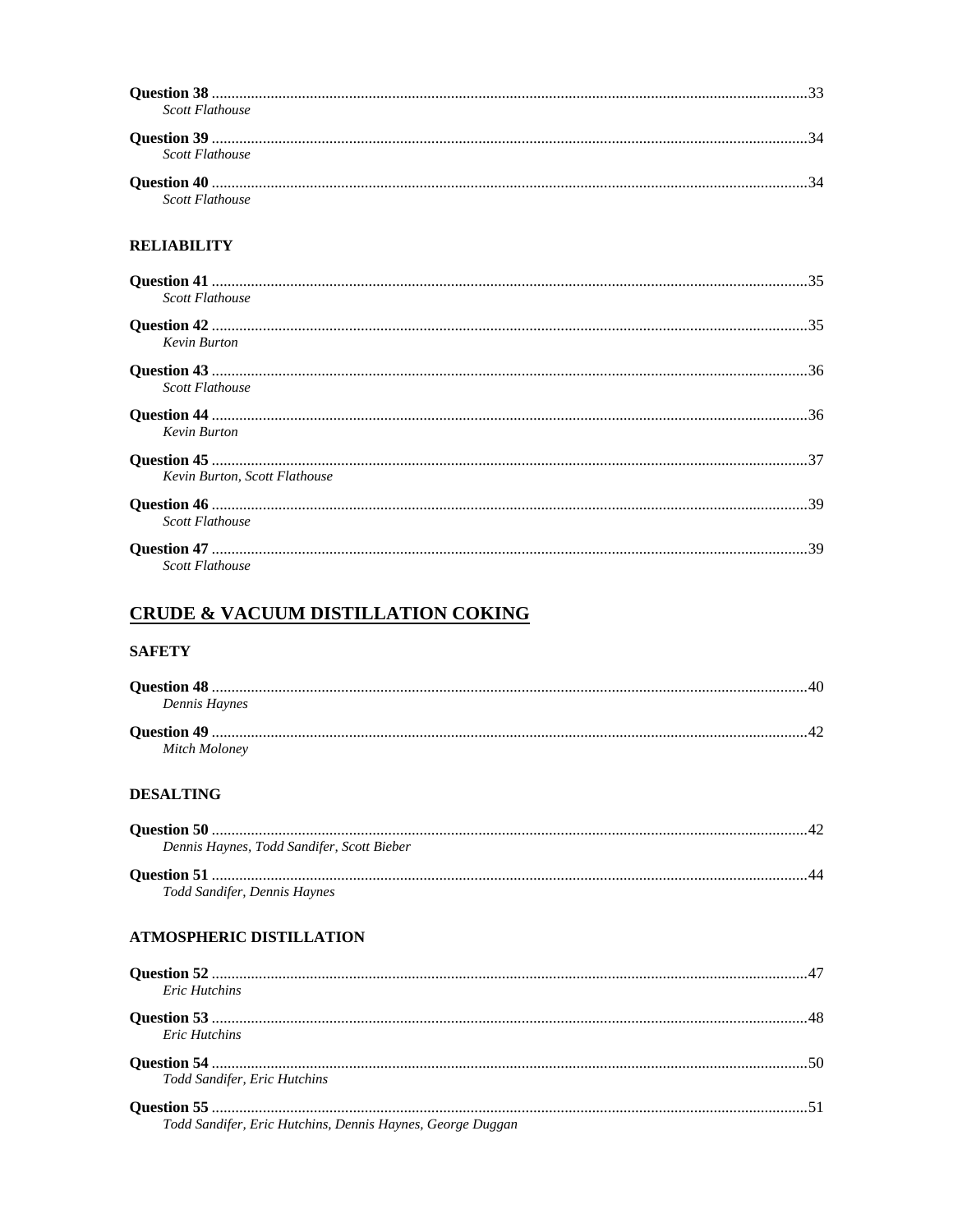| Todd Sandifer, Eric Hutchins |  |
|------------------------------|--|
| Ed Hutchins, Randy Rechtien  |  |
| Mitch Moloney, Eric Hutchins |  |
| <b>VACUUM DISTILLATION</b>   |  |
| Mitch Moloney, Eric Hutchins |  |
| Todd Sandifer, Eric Hutchins |  |
| Todd Sandifer, Eric Hutchins |  |
| <b>COKING</b>                |  |
| Mitch Moloney                |  |
| Mitch Moloney                |  |
| Mitch Moloney                |  |
| Mitch Moloney                |  |

#### **UTILITIES**

| Todd Sandifer, Mitch Moloney |  |
|------------------------------|--|
|                              |  |
| Todd Sandifer, Dennis Haynes |  |
|                              |  |
| Dennis Haynes, Sid Dunn      |  |

# **GASOLINE PROCESSES**

#### **SAFETY**

| Rick Grubb      |  |
|-----------------|--|
|                 |  |
| Javier Ouintana |  |

#### **ALKYLATION**

| Rick Grubb, Allen Kaiser              |  |
|---------------------------------------|--|
|                                       |  |
| Allen Kaiser, Kurt Detrick, Joe Zmich |  |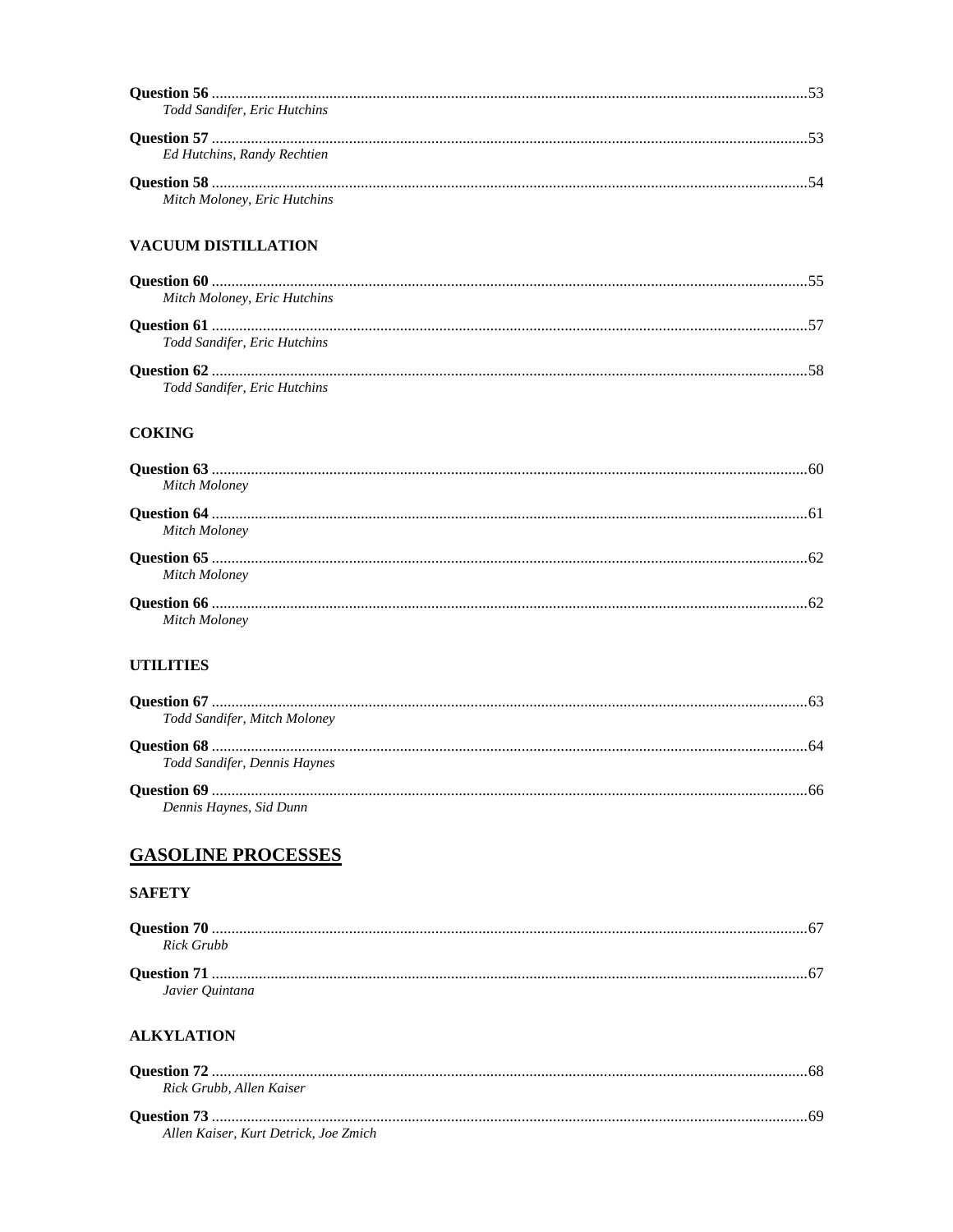| Kurt Detrick, Joe Zmich                   |
|-------------------------------------------|
| Javier Ouintana                           |
| Allen Kaiser, Kurt Detrick, Joe Zmich     |
| <b>Allen Kaiser</b>                       |
| <b>BLENDING</b>                           |
| Javier Ouintana, Rick Grubb               |
| <b>ISOMERIZATION</b>                      |
| Javier Quintana, Richard Rosin, Joe Zmich |
| Allen Kaiser, Javier Ouintana             |
| Allen Kaiser, Richard Rosin, Joe Zmich    |
| <b>PETROCHEMICALS</b>                     |

### **TROCHEMICALS**

| Javier Ouintana             |  |
|-----------------------------|--|
| Javier Ouintana             |  |
| Javier Ouintana, Rick Grubb |  |

#### **CATALYTIC REFORMING**

| Michael Newton                                          |  |
|---------------------------------------------------------|--|
|                                                         |  |
| Javier Ouintana, Michael Windham, Joe Zmich             |  |
|                                                         |  |
| Javier Ouintana, Michael Newton Joe Zmich, Ka Lok       |  |
| Javier Quintana, Rick Grubb                             |  |
| Rick Grubb, Russ Weinhammer, Joe Zmich, Javier Ouintana |  |
| Michael Newton, Rick Grubb                              |  |
| William Morrissette, Joe Zmich, Javier Ouintana         |  |
| Ka Lok. Joe Zmich                                       |  |